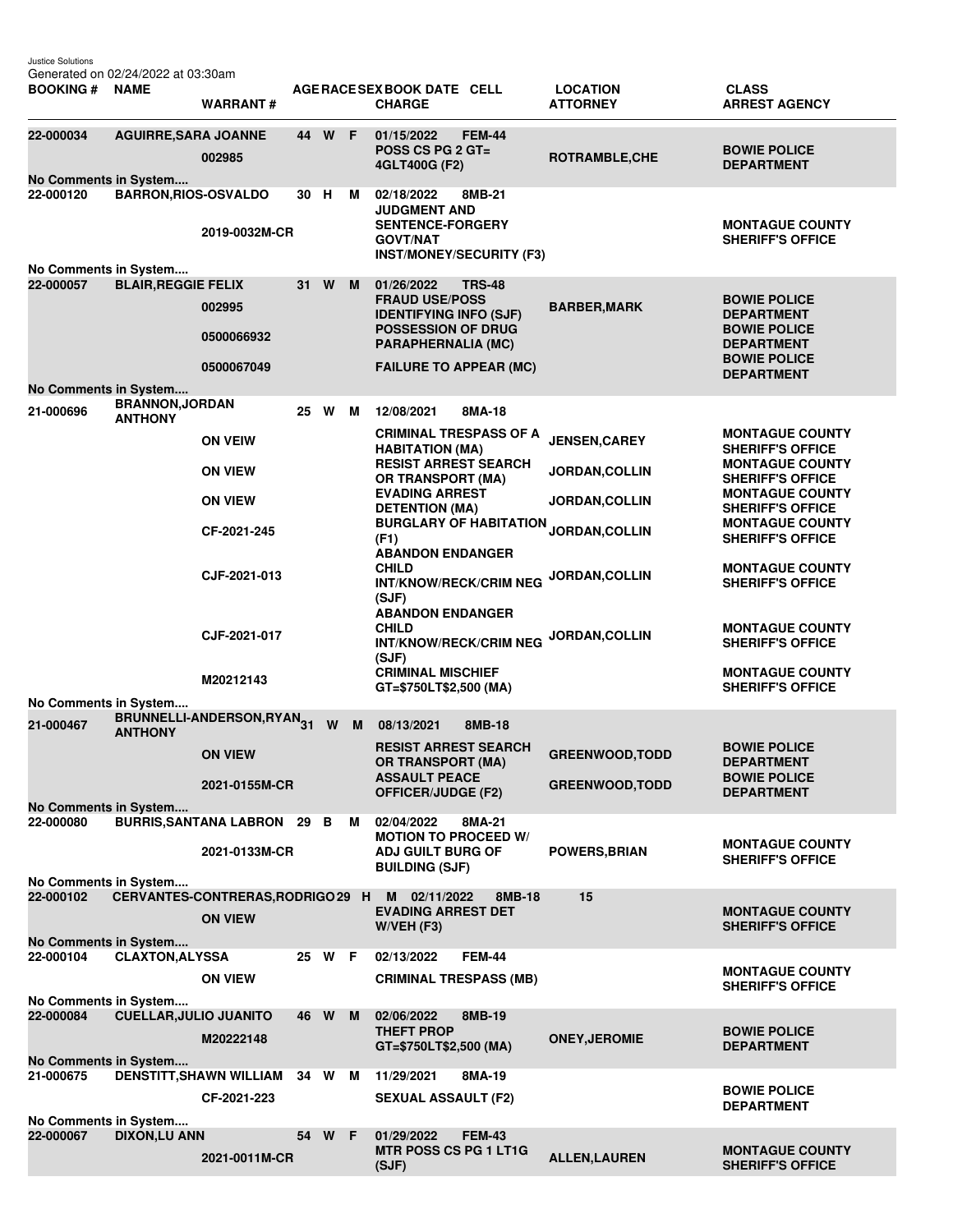|                                                                                              |                                | 2018-0034M-CR               |      |        |   | <b>MTR POSS CS PG 1</b><br>$GT = 1$ GLT4G (F3)             | <b>ALLEN, LAUREN</b> | <b>MONTAGUE COUNTY</b><br><b>SHERIFF'S OFFICE</b> |  |
|----------------------------------------------------------------------------------------------|--------------------------------|-----------------------------|------|--------|---|------------------------------------------------------------|----------------------|---------------------------------------------------|--|
| No Comments in System<br>21-000738<br>EDGINTON, BRUCE CHARLES 31 W M<br>8MA-18<br>12/26/2021 |                                |                             |      |        |   |                                                            |                      |                                                   |  |
|                                                                                              |                                | <b>ON VIEW</b>              |      |        |   |                                                            |                      | <b>SAINT JO POLICE</b>                            |  |
|                                                                                              |                                |                             |      |        |   | POSS MARIJ LT2OZ (MB)                                      |                      | <b>DEPARTMENT</b>                                 |  |
|                                                                                              |                                | <b>ON VIEW</b>              |      |        |   | <b>POSS CS PG 1</b>                                        | <b>POWERS, BRIAN</b> | <b>SAINT JO POLICE</b>                            |  |
| No Comments in System                                                                        |                                |                             |      |        |   | GT=4GLT200G (F2)                                           |                      | <b>DEPARTMENT</b>                                 |  |
| 22-000096                                                                                    | <b>ESTRELLA, ERIK</b>          |                             | 27 H |        | M | 02/09/2022<br>8MA-18                                       |                      |                                                   |  |
|                                                                                              |                                | <b>ON VEIW</b>              |      |        |   | <b>POSS OF DRUG PARA (MC)</b>                              |                      | <b>BOWIE POLICE</b>                               |  |
|                                                                                              |                                |                             |      |        |   |                                                            |                      | <b>DEPARTMENT</b>                                 |  |
|                                                                                              |                                | <b>ON VIEW</b>              |      |        |   | POSS CS PG 1 LT1G (SJF)                                    | <b>COLE, TIM</b>     | <b>BOWIE POLICE</b>                               |  |
|                                                                                              |                                |                             |      |        |   |                                                            |                      | <b>DEPARTMENT</b><br><b>BOWIE POLICE</b>          |  |
|                                                                                              |                                | <b>ON VIEW</b>              |      |        |   | POSS CS PG 2 LT 1G (SJF)                                   | <b>COLE, TIM</b>     | <b>DEPARTMENT</b>                                 |  |
| No Comments in System                                                                        |                                |                             |      |        |   |                                                            |                      |                                                   |  |
| 21-000746                                                                                    | <b>FUGATE, DONALD GENE</b>     |                             | 61 W |        | M | 12/29/2021<br>1M-46                                        |                      |                                                   |  |
|                                                                                              |                                | 2018-0003M-CR               |      |        |   | <b>S.O.B. / DRIVING WHILE</b><br><b>INTOXICATED 3RD OR</b> | <b>COLE, TIM</b>     | <b>MONTAGUE COUNTY</b>                            |  |
|                                                                                              |                                |                             |      |        |   | <b>MORE IAT (F3)</b>                                       |                      | <b>SHERIFF'S OFFICE</b>                           |  |
|                                                                                              |                                |                             |      |        |   | S.O.B. / DRIVING WHILE                                     |                      | <b>MONTAGUE COUNTY</b>                            |  |
|                                                                                              |                                | 2018-0087M-CR               |      |        |   | <b>INTOXICATED 3RD OR</b>                                  | <b>COLE, TIM</b>     | <b>SHERIFF'S OFFICE</b>                           |  |
|                                                                                              |                                |                             |      |        |   | <b>MORE IAT (F3)</b>                                       |                      |                                                   |  |
|                                                                                              |                                | 17075932                    |      |        |   | ALL CLASS C/ OPEN<br><b>CONTAINER (MC)</b>                 |                      | <b>MONTAGUE COUNTY</b><br><b>SHERIFF'S OFFICE</b> |  |
| No Comments in System                                                                        |                                |                             |      |        |   |                                                            |                      |                                                   |  |
| 22-000130                                                                                    | <b>GANN, ALLEN DALE</b>        |                             | 63 W |        | M | 02/22/2022<br>8MB-19                                       |                      |                                                   |  |
|                                                                                              |                                | 12092021-02788931           |      |        |   | <b>PAROLE VIOLATION (SJF)</b>                              |                      | <b>BOWIE POLICE</b>                               |  |
| No Comments in System                                                                        |                                |                             |      |        |   |                                                            |                      | <b>DEPARTMENT</b>                                 |  |
| 22-000131                                                                                    | <b>HALL, CAMERON CLAY</b>      |                             | 30 W |        | м | 02/22/2022<br>8MA-21                                       |                      |                                                   |  |
|                                                                                              |                                | 2019-0071M-CR               |      |        |   | <b>BURGLARY OF HABITATION</b>                              |                      | <b>MONTAGUE COUNTY</b>                            |  |
|                                                                                              |                                |                             |      |        |   | (F2)                                                       |                      | <b>SHERIFF'S OFFICE</b>                           |  |
| No Comments in System                                                                        | <b>HERNANDEZ,OSCAR</b>         |                             |      |        |   |                                                            |                      |                                                   |  |
| 21-000295                                                                                    | <b>ALFREDO</b>                 |                             | 26   | H      | м | 8M-16<br>05/21/2021                                        |                      |                                                   |  |
|                                                                                              |                                | F2021568                    |      |        |   | <b>SOB - SEXUAL ASSAULT IN</b>                             | <b>ODOM,LANHON</b>   | <b>TEXAS DEPARTMENT OF</b>                        |  |
|                                                                                              |                                |                             |      |        |   | <b>DISASTER AREA (F1)</b>                                  |                      | <b>PUBLIC SAF</b>                                 |  |
|                                                                                              |                                | PRL2105000127               |      |        |   | <b>ICE HOLD ()</b>                                         | <b>ODOM,LANHON</b>   | <b>TEXAS DEPARTMENT OF</b><br><b>PUBLIC SAF</b>   |  |
| No Comments in System                                                                        |                                |                             |      |        |   |                                                            |                      |                                                   |  |
| 22-000123                                                                                    | <b>HIGGINS, MICHAEL TYRAIL</b> |                             | 35 W |        | M | 02/18/2022<br>8MA-21                                       |                      |                                                   |  |
|                                                                                              |                                | 169426                      |      |        |   | <b>FFJ PAROLE VIOLATION</b>                                |                      | <b>MONTAGUE COUNTY</b>                            |  |
| No Comments in System                                                                        |                                |                             |      |        |   | (SJF)                                                      |                      | <b>SHERIFF'S OFFICE</b>                           |  |
| 22-000079                                                                                    | <b>HILL, JOHN CHRISTOPHER</b>  |                             | 37 W |        | M | 02/02/2022<br>8MB-18                                       |                      |                                                   |  |
|                                                                                              |                                | 003001                      |      |        |   | CRIMINAL TRESPASS (MB) BAKER, DOUGLAS L.                   |                      | <b>BOWIE POLICE</b>                               |  |
|                                                                                              |                                |                             |      |        |   |                                                            |                      | <b>DEPARTMENT</b>                                 |  |
| No Comments in System<br>22-000073                                                           | <b>HOLLAR, DILLON WAYNE</b>    |                             |      | 29 W M |   | 8MA-18<br>01/31/2022                                       |                      |                                                   |  |
|                                                                                              |                                |                             |      |        |   |                                                            |                      | <b>SAINT JO POLICE</b>                            |  |
|                                                                                              |                                | 002964                      |      |        |   | <b>CRIMINAL TRESPASS (MB)</b>                              |                      | <b>DEPARTMENT</b>                                 |  |
|                                                                                              |                                | 002963                      |      |        |   | <b>RESIST ARREST SEARCH</b>                                |                      | <b>SAINT JO POLICE</b>                            |  |
|                                                                                              |                                |                             |      |        |   | <b>OR TRANSPORT (MA)</b><br><b>CRIMINAL MISCHIEF</b>       |                      | <b>DEPARTMENT</b><br><b>SAINT JO POLICE</b>       |  |
|                                                                                              |                                | 002962                      |      |        |   | GT=\$750LT\$2,500 (MA)                                     |                      | <b>DEPARTMENT</b>                                 |  |
| No Comments in System                                                                        |                                |                             |      |        |   |                                                            |                      |                                                   |  |
| 21-000679                                                                                    | <b>HOWARD, MARCY LYNN</b>      |                             |      | 47 W F |   | 11/30/2021<br><b>FEM-43</b>                                |                      |                                                   |  |
|                                                                                              |                                | F1530580L                   |      |        |   | SOB - MAN DEL CS PG 1<br>GT=4GLT200G (F1)                  |                      | <b>MONTAGUE COUNTY</b><br><b>SHERIFF'S OFFICE</b> |  |
|                                                                                              |                                |                             |      |        |   |                                                            |                      | <b>MONTAGUE COUNTY</b>                            |  |
|                                                                                              |                                | CF-2021-241                 |      |        |   | POSS CS PG 1 LT1G (SJF)                                    |                      | <b>SHERIFF'S OFFICE</b>                           |  |
|                                                                                              |                                | CM-2021-263                 |      |        |   | POSS MARIJ LT2OZ (MB)                                      |                      | <b>MONTAGUE COUNTY</b>                            |  |
| No Comments in System                                                                        |                                |                             |      |        |   |                                                            |                      | <b>SHERIFF'S OFFICE</b>                           |  |
| 21-000701                                                                                    |                                | HULEN, REBECCA DANIELLE 31  |      | W F    |   | <b>FEM-43</b><br>12/09/2021                                |                      |                                                   |  |
|                                                                                              |                                | 2021-0123M-CR               |      |        |   | <b>MAN DEL CS PG 1</b>                                     |                      | <b>MONTAGUE COUNTY</b>                            |  |
|                                                                                              |                                |                             |      |        |   | GT=4GLT200G (F1)                                           |                      | <b>SHERIFF'S OFFICE</b>                           |  |
| No Comments in System<br>22-000056                                                           |                                | LEMONS, DANIEL DEWAYNE 36 W |      |        | M | 01/25/2022<br><b>TRS-48</b>                                | 16                   |                                                   |  |
|                                                                                              |                                |                             |      |        |   | UNLAWFUL POSSESSION                                        |                      | <b>MONTAGUE COUNTY</b>                            |  |
|                                                                                              |                                | CF-2022-123                 |      |        |   | <b>FIREAM BY FELON (F3)</b>                                | YANDELL, TRAVIS      | <b>SHERIFF'S OFFICE</b>                           |  |
|                                                                                              |                                | CF-2022-125                 |      |        |   | POSS CS PG 1 LT1G (SJF)                                    | YANDELL, TRAVIS      | <b>MONTAGUE COUNTY</b>                            |  |
|                                                                                              |                                |                             |      |        |   |                                                            |                      | <b>SHERIFF'S OFFICE</b>                           |  |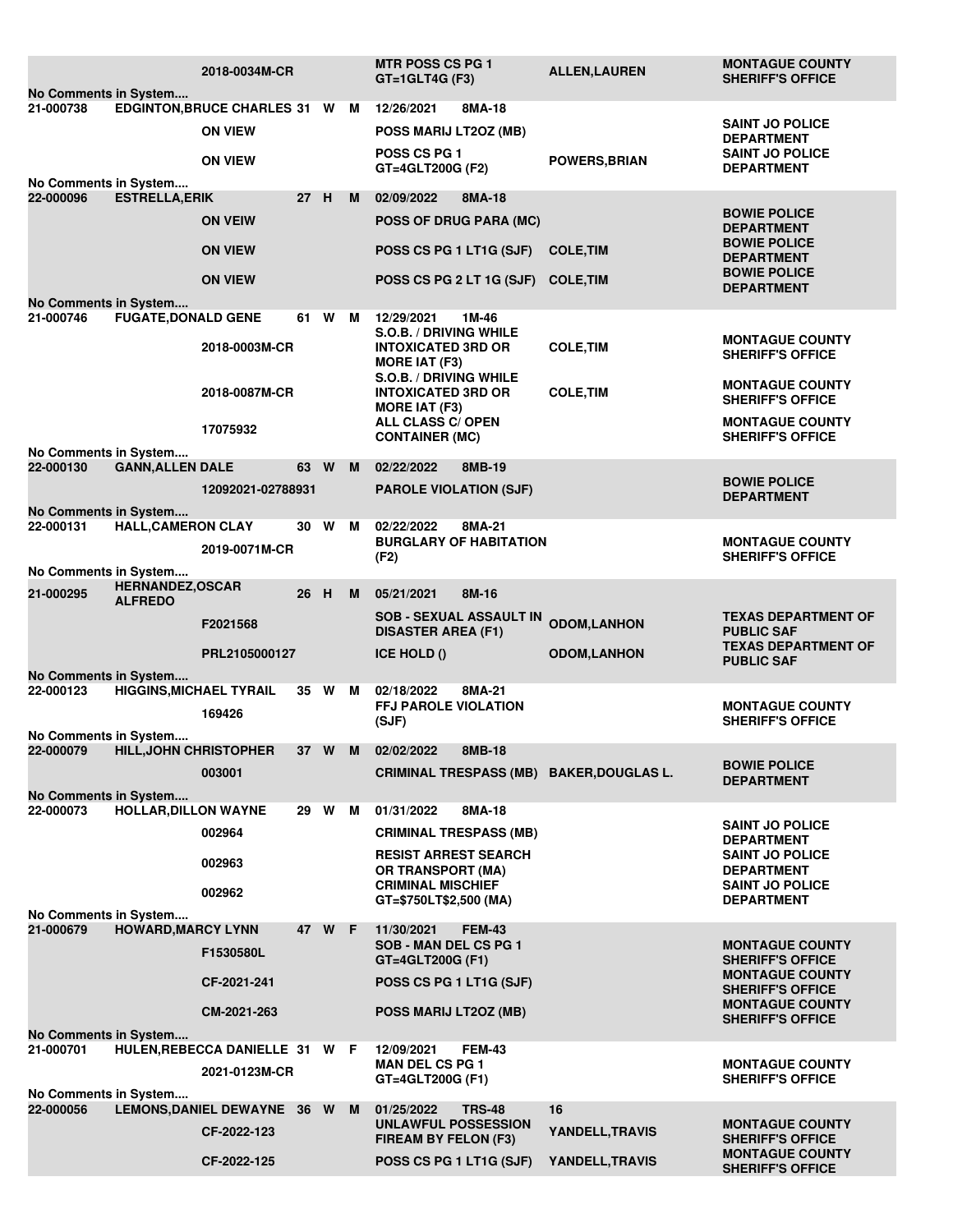| No Comments in System              |                              | CF-2022-124<br><b>ON VIEW</b><br>CF-2022-133                                                                           |      |        |   | <b>THEFT PROP</b><br>GT=\$2,500LT\$30K (SJF)<br><b>POSS DANGEROUS DRUG</b><br>(MA)<br><b>THEFT PROP</b><br>GT=\$2,500LT\$30K (SJF)                                                                                                                                                                        | YANDELL, TRAVIS<br>YANDELL, TRAVIS                       | <b>MONTAGUE COUNTY</b><br><b>SHERIFF'S OFFICE</b><br><b>MONTAGUE COUNTY</b><br><b>SHERIFF'S OFFICE</b><br><b>MONTAGUE COUNTY</b><br><b>SHERIFF'S OFFICE</b>                                                              |
|------------------------------------|------------------------------|------------------------------------------------------------------------------------------------------------------------|------|--------|---|-----------------------------------------------------------------------------------------------------------------------------------------------------------------------------------------------------------------------------------------------------------------------------------------------------------|----------------------------------------------------------|--------------------------------------------------------------------------------------------------------------------------------------------------------------------------------------------------------------------------|
| 21-000747                          | <b>MCGEE, KEVIN SCOTT</b>    | <b>ON VIEW</b>                                                                                                         |      | 50 W M |   | 12/30/2021<br>8MB-21<br><b>AGG ASSAULT</b><br><b>DATE/FAMILY/HOUSE</b><br><b>W/WEAPON (F1)</b>                                                                                                                                                                                                            |                                                          | <b>BOWIE POLICE</b><br><b>DEPARTMENT</b>                                                                                                                                                                                 |
| No Comments in System<br>21-000744 |                              | <b>MONEY, WESLEY FRANKLIN</b><br><b>ON VIEW</b><br><b>ON VIEW</b><br><b>ON VIEW</b><br><b>ON VIEW</b><br>2021-0142M-CR |      | 25 W M |   | 12/29/2021<br>8MB-21<br><b>EVADING ARREST</b><br><b>DETENTION (MA)</b><br><b>POSS STOLEN PROP(THEFT</b><br>PROP \$100-\$750) (MB)<br><b>FRAUD USE/POSS</b><br>IDENTIFYING INFO # ITEMS JORDAN, COLLIN<br>5LT10 (F3)<br><b>POSS DANGEROUS DRUG</b><br>(MA)<br><b>CAPIAS/MTP-POSS CS PG 1</b><br>LT1G (SJF) | <b>JORDAN, COLLIN</b><br>JORDAN, COLLIN                  | <b>BOWIE POLICE</b><br><b>DEPARTMENT</b><br><b>BOWIE POLICE</b><br><b>DEPARTMENT</b><br><b>BOWIE POLICE</b><br><b>DEPARTMENT</b><br><b>BOWIE POLICE</b><br><b>DEPARTMENT</b><br><b>BOWIE POLICE</b><br><b>DEPARTMENT</b> |
| No Comments in System<br>22-000011 | <b>NAIL, AARON EUGENE JR</b> |                                                                                                                        |      | 37 W M |   | 8MA-19<br>01/06/2022                                                                                                                                                                                                                                                                                      |                                                          |                                                                                                                                                                                                                          |
| No Comments in System              |                              | <b>ON VIEW</b>                                                                                                         |      |        |   | POSS CS PG 1 GT=1GLT4G<br>(F3)                                                                                                                                                                                                                                                                            | POWERS, BRIAN                                            | <b>BOWIE POLICE</b><br><b>DEPARTMENT</b>                                                                                                                                                                                 |
| 22-000022<br>No Comments in System | <b>NEISS, JERRY ALAN</b>     | F20212625                                                                                                              |      | 35 W   | M | 01/12/2022<br>8MB-21<br><b>FAIL TO COMPLY SEX OFF</b><br>DUTY TO REG LIFE/ANNUAL JORDAN, COLLIN<br>(F3)                                                                                                                                                                                                   |                                                          | <b>MONTAGUE COUNTY</b><br><b>SHERIFF'S OFFICE</b>                                                                                                                                                                        |
| 22-000065                          |                              | PADGETT, AMY ELIZABETH                                                                                                 |      | 25 W F |   | 01/29/2022<br><b>FEM-43</b>                                                                                                                                                                                                                                                                               |                                                          |                                                                                                                                                                                                                          |
|                                    |                              | 2020-0042M-CR<br>2020-0153M-CR                                                                                         |      |        |   | <b>MTR - BURGLARY OF</b><br><b>HABITATION (F2)</b><br><b>MTR - POSS CS PG 1</b><br>$GT = 1$ GLT4G (F3)<br>MTR - POSS CS PG 1 LT1G                                                                                                                                                                         | <b>COLE, TIM</b><br><b>COLE, TIM</b><br><b>COLE, TIM</b> | <b>SAINT JO POLICE</b><br><b>DEPARTMENT</b><br><b>SAINT JO POLICE</b><br><b>DEPARTMENT</b><br><b>SAINT JO POLICE</b>                                                                                                     |
|                                    |                              | 2020-0154M-CR<br>2021-0192M-CR                                                                                         |      |        |   | (F)<br><b>MTR - POSS CS PG 1</b><br>GT=4GLT200G (F2)                                                                                                                                                                                                                                                      | <b>COLE, TIM</b>                                         | <b>DEPARTMENT</b><br><b>SAINT JO POLICE</b><br><b>DEPARTMENT</b>                                                                                                                                                         |
| No Comments in System<br>22-000087 | <b>SAMPSON, DAVID LYNN</b>   |                                                                                                                        | 31 W |        | M | 02/07/2022<br>8MB-21                                                                                                                                                                                                                                                                                      |                                                          |                                                                                                                                                                                                                          |
| No Comments in System              |                              | 21-016                                                                                                                 |      |        |   | <b>SOB - SELL DIST DISPLAY</b><br><b>HARMFUL</b><br><b>MATERIAL/MINOR (MA)</b>                                                                                                                                                                                                                            | ROTRAMBLE, CHE                                           | <b>MONTAGUE COUNTY</b><br><b>SHERIFF'S OFFICE</b>                                                                                                                                                                        |
| 21-000266                          | <b>SANDERS, LANE JOSEPH</b>  |                                                                                                                        |      | 25 W M |   | 05/07/2021<br>8M-16<br><b>MTP - POSS CS PG 1</b>                                                                                                                                                                                                                                                          |                                                          | <b>BOWIE POLICE</b>                                                                                                                                                                                                      |
|                                    |                              | 2020-0133M-CR                                                                                                          |      |        |   | GT=4GLT200G (F2)<br><b>MTP - EVADING ARREST</b>                                                                                                                                                                                                                                                           | <b>WILLIAMS, ROGER</b>                                   | <b>DEPARTMENT</b><br><b>BOWIE POLICE</b>                                                                                                                                                                                 |
|                                    |                              | 2020-0134M-CR                                                                                                          |      |        |   | <b>DETENTION W/VEH OR</b><br><b>WATERCRAFT (SJF)</b><br><b>RESIST ARREST SEARCH</b>                                                                                                                                                                                                                       | Williams, Roger                                          | <b>DEPARTMENT</b><br><b>BOWIE POLICE</b>                                                                                                                                                                                 |
| No Comments in System              |                              | <b>ON VIEW</b>                                                                                                         |      |        |   | <b>OR TRANSPORT (MA)</b>                                                                                                                                                                                                                                                                                  | Williams, Roger                                          | <b>DEPARTMENT</b>                                                                                                                                                                                                        |
| 21-000668                          | <b>SMITH, COBY WAYNE</b>     |                                                                                                                        | 33 W |        | M | 11/25/2021<br>8MB-19                                                                                                                                                                                                                                                                                      |                                                          |                                                                                                                                                                                                                          |
|                                    |                              | 2021-0004 M-CR                                                                                                         |      |        |   | <b>MOTION TO REVOKE TAMP</b><br><b>FAB PHYS EVIDENCE W/ INTALLEN, LAUREN</b><br><b>IMPAIR (F3)</b><br>PROBATION VIOLATION                                                                                                                                                                                 |                                                          | <b>MONTAGUE COUNTY</b><br><b>SHERIFF'S OFFICE</b>                                                                                                                                                                        |
|                                    |                              | CR22015-3                                                                                                              |      |        |   | <b>ASSAULT FAM/MEM IMPEED</b><br><b>BREATH (SJF)</b>                                                                                                                                                                                                                                                      |                                                          | <b>MONTAGUE COUNTY</b><br><b>SHERIFF'S OFFICE</b>                                                                                                                                                                        |
|                                    |                              | CR-80381-3<br>CR-22019-5                                                                                               |      |        |   | <b>PROBATION VIOLATION</b><br>POSS CS PG 3 LT 28G (SJF)<br><b>PROBATION VIOLATION</b><br><b>CREDIT CARD OR DEBIT</b>                                                                                                                                                                                      |                                                          | <b>MONTAGUE COUNTY</b><br><b>SHERIFF'S OFFICE</b>                                                                                                                                                                        |
| No Comments in System              |                              |                                                                                                                        |      |        |   | <b>CARD ABUSE (SJF)</b>                                                                                                                                                                                                                                                                                   |                                                          |                                                                                                                                                                                                                          |
| 22-000064                          | <b>STEWART, BOBBY</b>        |                                                                                                                        |      | 56 W   | M | 01/29/2022<br>1M-47                                                                                                                                                                                                                                                                                       |                                                          |                                                                                                                                                                                                                          |
|                                    |                              | 2020-0160M-CR                                                                                                          |      |        |   | <b>MTR-POSS CS PG 1 LT1G</b><br>(SJF)                                                                                                                                                                                                                                                                     | <b>RENFRO,ZACHARY</b>                                    | <b>MONTAGUE COUNTY</b><br><b>SHERIFF'S OFFICE</b>                                                                                                                                                                        |
| No Comments in System              |                              |                                                                                                                        |      |        |   |                                                                                                                                                                                                                                                                                                           |                                                          |                                                                                                                                                                                                                          |